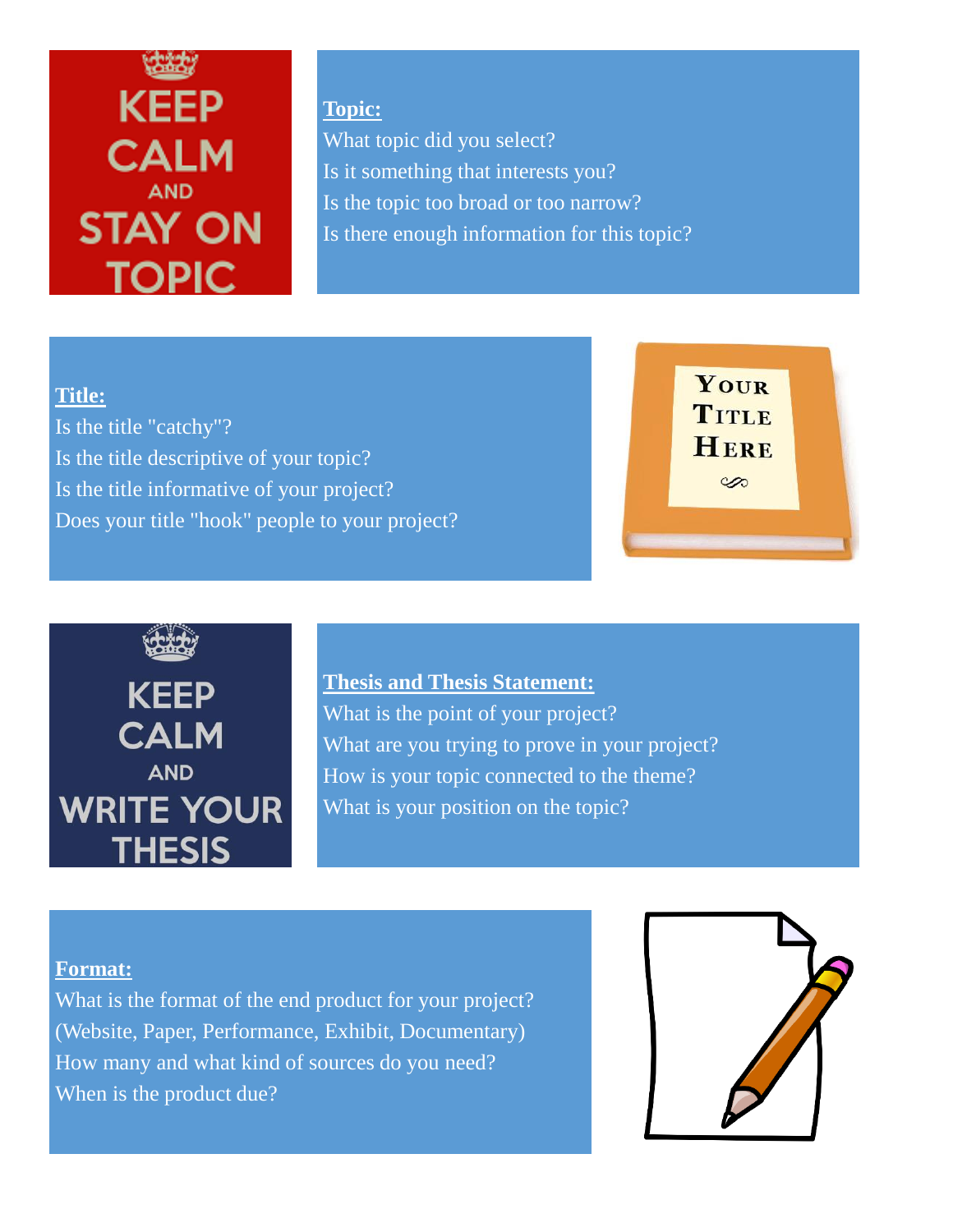

#### **Background Research:**

Get an overview of the topic by reading an encyclopedia article.

Make a rough outline of what information you are going to cover (Main Topic and Subtopics)

Make an annotated bibliography for the encyclopedia article. Tell what the article contains and how it helps your research.

#### **See/See also and Cross References:**

Make a list of key words that will help you look up more information.

Make a list of possible primary and secondary sources.





#### **Headings and Sub-Headings:**

Look for headings and subheadings in the articles you read to help you get ideas about how to narrow your focus.

Does your thesis have to be reformulated based upon your research?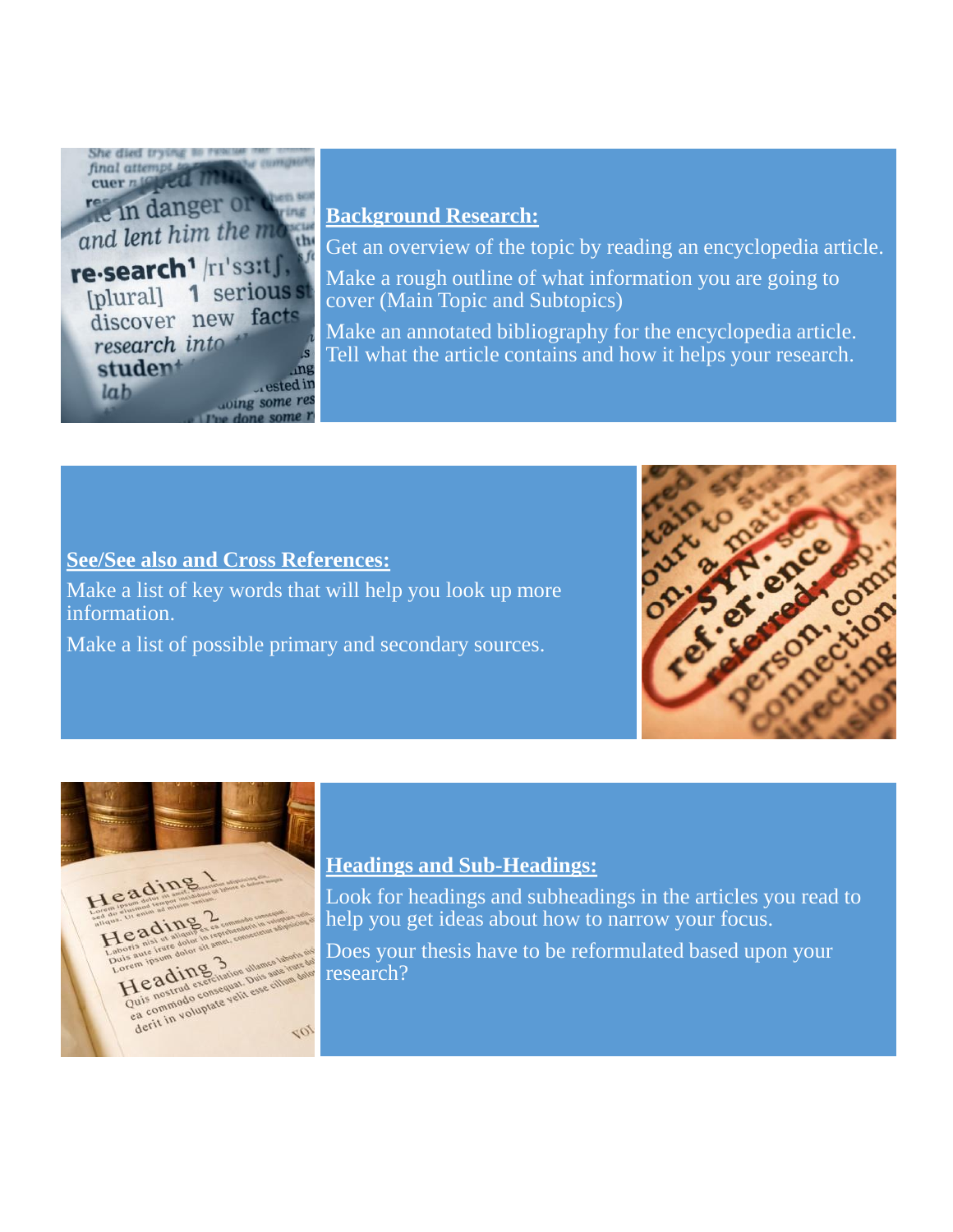## **KEEP CALM AND CITE YOUR SOURCES**

#### **Research Sources:**

Make a list of possible sources of information. (books, references materials, websites, databases, periodicals, media, interviews, journals, etc. )

Locate the best sources. (libraries, internet, museums, etc.)

Make an annotated bibliography for each source you use. (proper citation with summary of source, and how and why it is important to your topic)

#### **Primary Sources:**

Look for information about your topic in which the creator of the source was an actual participant in or lived during the historical moment.

(documents of the time, artifacts, autobiographies, historical sites, journals, diaries, letters, photographs, videos, etc.)





#### **Secondary Sources:**

Look for information about your topic in which the source was not created during the historical moment.

Secondary sources are usually created from analyzing and interpreting primary sources.

Research useful primary sources cited in the secondary sources to help further your research materials.

(books published after the event, biographies, reprints of art, retrospective articles, textbooks, websites, etc. )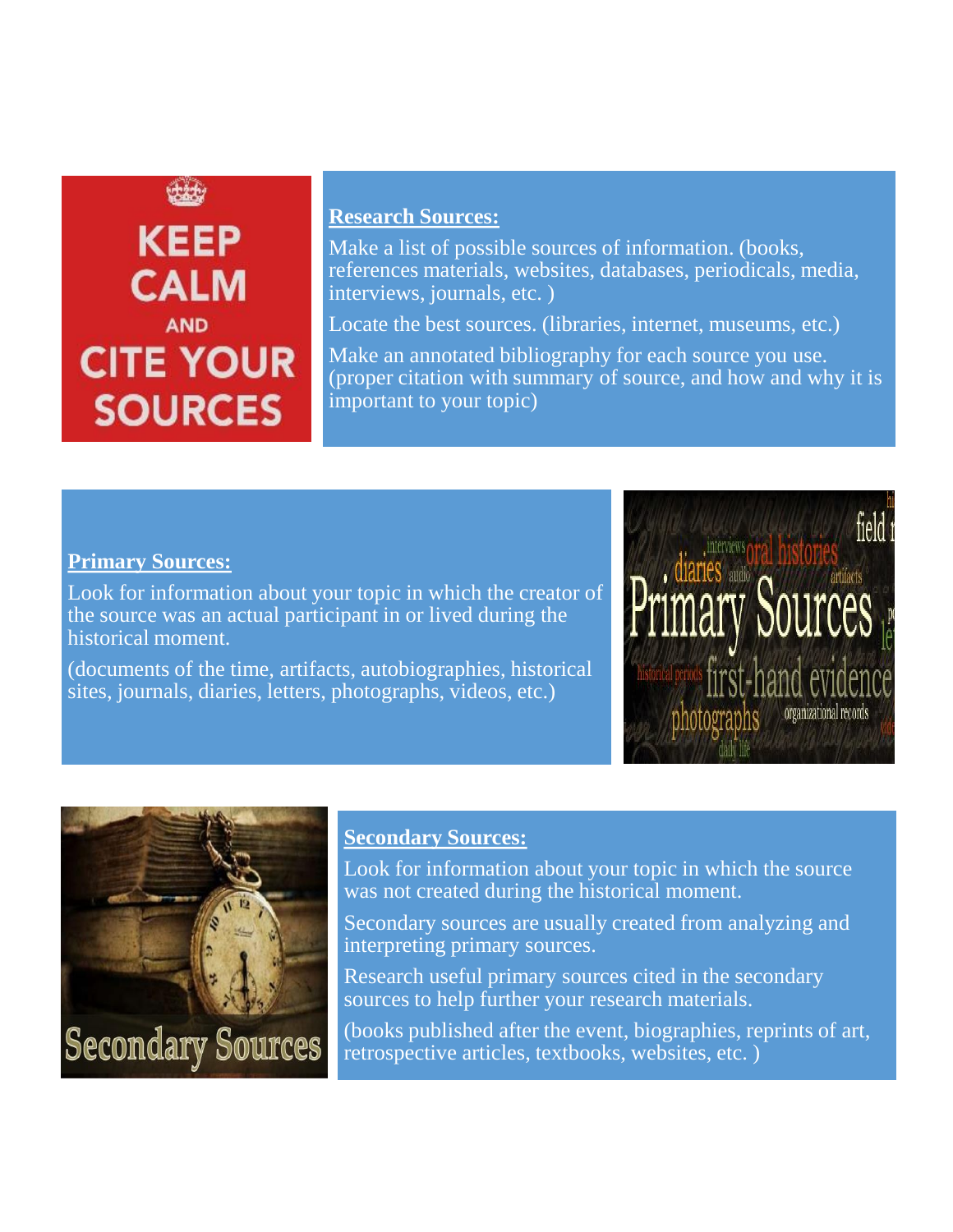### Important Information

#### **Use of Information:**

On the sources you have gathered, use the table of contents, index, headings, subheadings, charts, graphs, maps, etc. in order to guide your research.

Along the way, use this information to take notes.

If needed, adjust your outline/ thesis as you figure out new information on your topic.

#### **Skim/Scan information and Using the Index:**

Skim the text and scan to find useful information on your topic.

Read the information you find that is useful for your topic.





**AND** 

**SUMMARIZE** 

#### **Paraphrase and Summarize Information:**

Take notes by summarizing or paraphrasing the information your find useful on notecards.

Each note card should have a heading according to the outline you create, where the information will best be useful in your project.

Each note card should also have a reference of the source, so you can create a annotated bibliography for the source.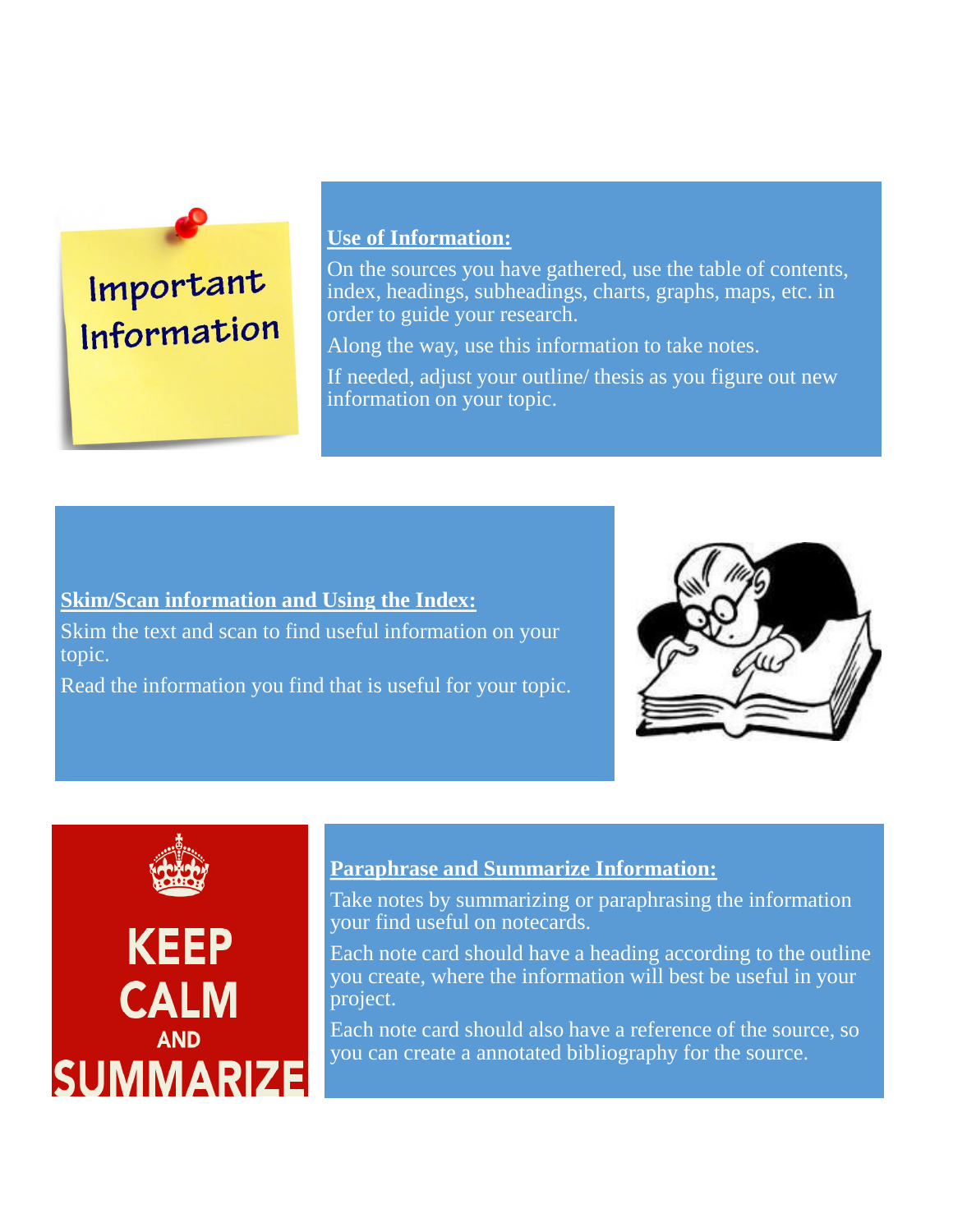

#### **Note Cards:**

Read and take notes until you have enough information from your sources.

Create note cards for every source you read by summarizing or paraphrasing useful information.

Create an annotated bibliography for every source you gather information from and created a note card.

#### **Note-taking:**

Do you have enough information to prove your thesis statement? (If not, you have to continue your research) Do you have a strong support for your claims? Organize your notes according to your outline's headings and subheadings.





#### **Outline:**

Write an adjusted, formal outline from the information you have gathered from your sources. Write the body of your paper from your notes. Edit. Write the introduction and the conclusion. Edit. Create an annotated bibliography. Create your title page.